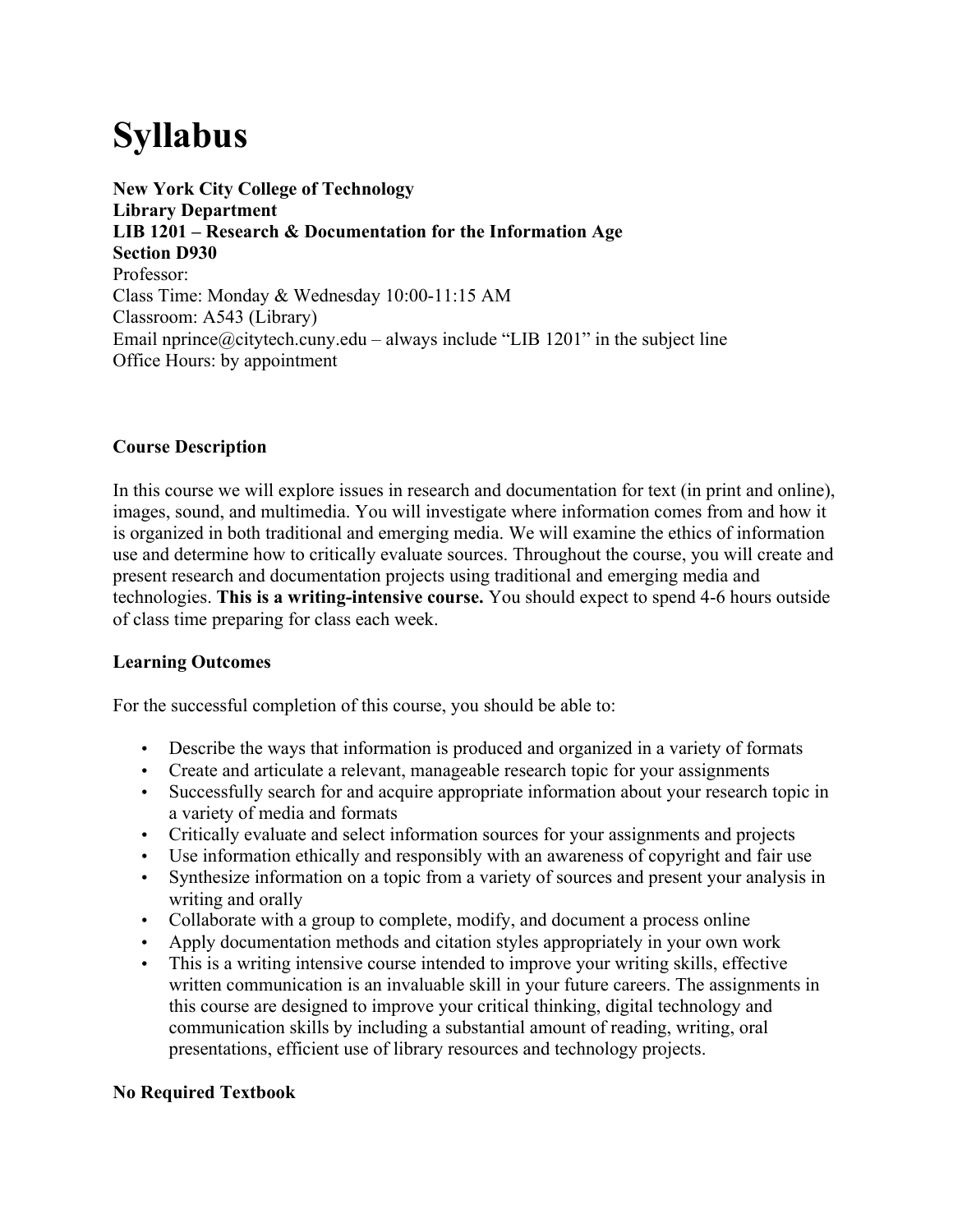# **READINGS**

Materials to read or watch are assigned for each class and will be listed on the course website.

Reliable access to the internet and to a computer with word processing software are essential for successful completion course assignments.

## **Assignments**

**Citizenship 15%:** Citizenship is something like participation but entails a bit more; it means being a good student: arriving to class on time and prepared, participating in large and small group discussions actively, attentively, and effectively, refraining from distracting or negative behavior in class, and consistently engaging and investing in the work of the course and in your own development as a researcher, writer, and thinker.

**Blog Contributions 20%:** Short blog posts are related to the assigned reading are required throughout the course. These written responses will be used as the starting point for in-class discussion. You can find deadlines on the course schedule. n this course you are required to write regular posts on our class blog. All blog posts should be at least 100 words and submitted before the class meeting for which it is assigned. Our blog will allow us to continue discussions outside of class, and I will participate along with you. You can also use your blog posts to explore ideas that you may wish to develop more fully in your research paper or documentation project.

Guidelines for your blog posts for this course:

1. **Reading responses:** Discussing the readings assigned for the class. Identify a topic or theme from the reading and analyze it. Include at least **one quotation** from the reading that stands out and **one question** that connects your experiences to the reading in each post. You may incorporate a response to your classmate's discussion in your blog post if it is relevant to your conversation.

Categories: Assign the corresponding category to your post (ex: Assignment 1, check the "Assignment 1" category)

Blogs don't have to be written in a formal / academic style but please use proper spelling, grammar and punctuation.

## **How to Post on the Course Blog:**

1. Go to https://openlab.citytech.cuny.edu and log in. Go to My OpenLab > My Courses > LIB 1201: Research & Documentation for the Information Age Fall 2018.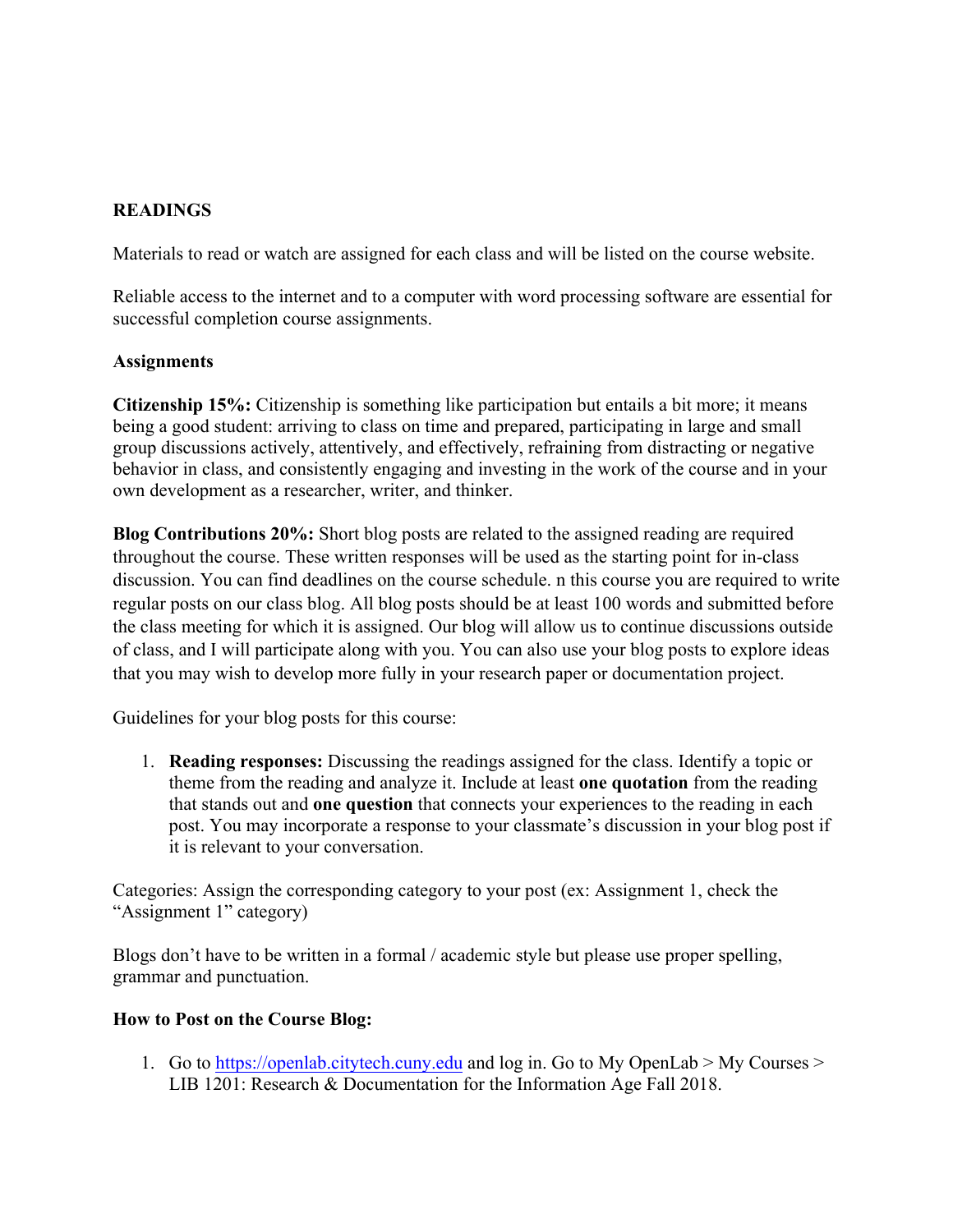- 2. Find LIB 1201 Research and Documentation for the Information Age at the top of the page and select Dashboard from the dropdown menu. Once you are in the Dashboard, click "Add New" under the "Posts" menu on the left navigation bar to create a new post
- 3. On Add New Post, enter a title for your post and then paste or type your blog post into the large field in the middle of the screen.
- 4. There are two ways to format posts: Visual or HTML. If you know HTML feel free to use it. Otherwise you may want to select Visual and use the buttons along the top of the field to add bold, italics, etc.
- 5. Give your post one or more tags by entering them into the field under "Post Tags" on the right side of the Add New Post page.
- 6. If you'd like to take a look at your post before publishing it on the course blog, click the "Preview" button on the upper right side of the Add New Post page.
- 7. When you're ready to publish your post to the blog for all to see, click the blue "Publish" button on the right side of the Add New Post page. Be sure to publish each post!
- 8. To view the blog after publishing your post, click "Visit Site" under the name of the blog at the top of the Add New Post page.

Grading:

Blog posts are worth 20% of your total course grade; that could be the difference between a C and an A. **Each post is worth one point. Each blogging assignment is due BEFORE THE START OF CLASS for which it is assigned.**

Each blog post will be graded as follows:

| <b>Points</b> | Rating           | <b>Characteristics of the Blog Post</b>                                                                                                                                                                                                                                                                                                                                                                       |
|---------------|------------------|---------------------------------------------------------------------------------------------------------------------------------------------------------------------------------------------------------------------------------------------------------------------------------------------------------------------------------------------------------------------------------------------------------------|
| 1             | <b>Excellent</b> | The blog post is focused and relevant<br>to the topic.<br>Post includes a quote from the text<br>Post provides examples and<br>explanations or analysis, and reflects<br>in-depth engagement with the topic.<br>Sources are cited (if not from course<br>readings).<br>Post is at least 100 words and has<br>been assigned the correct category.<br>Post is submitted by the beginning of<br>class (on time). |
| 0.75          | Competent        | The post is mostly description or<br>summary, without consideration of<br>alternative perspectives, and few<br>connections are made between ideas.<br>Post reflects passing engagement with<br>the topic.                                                                                                                                                                                                     |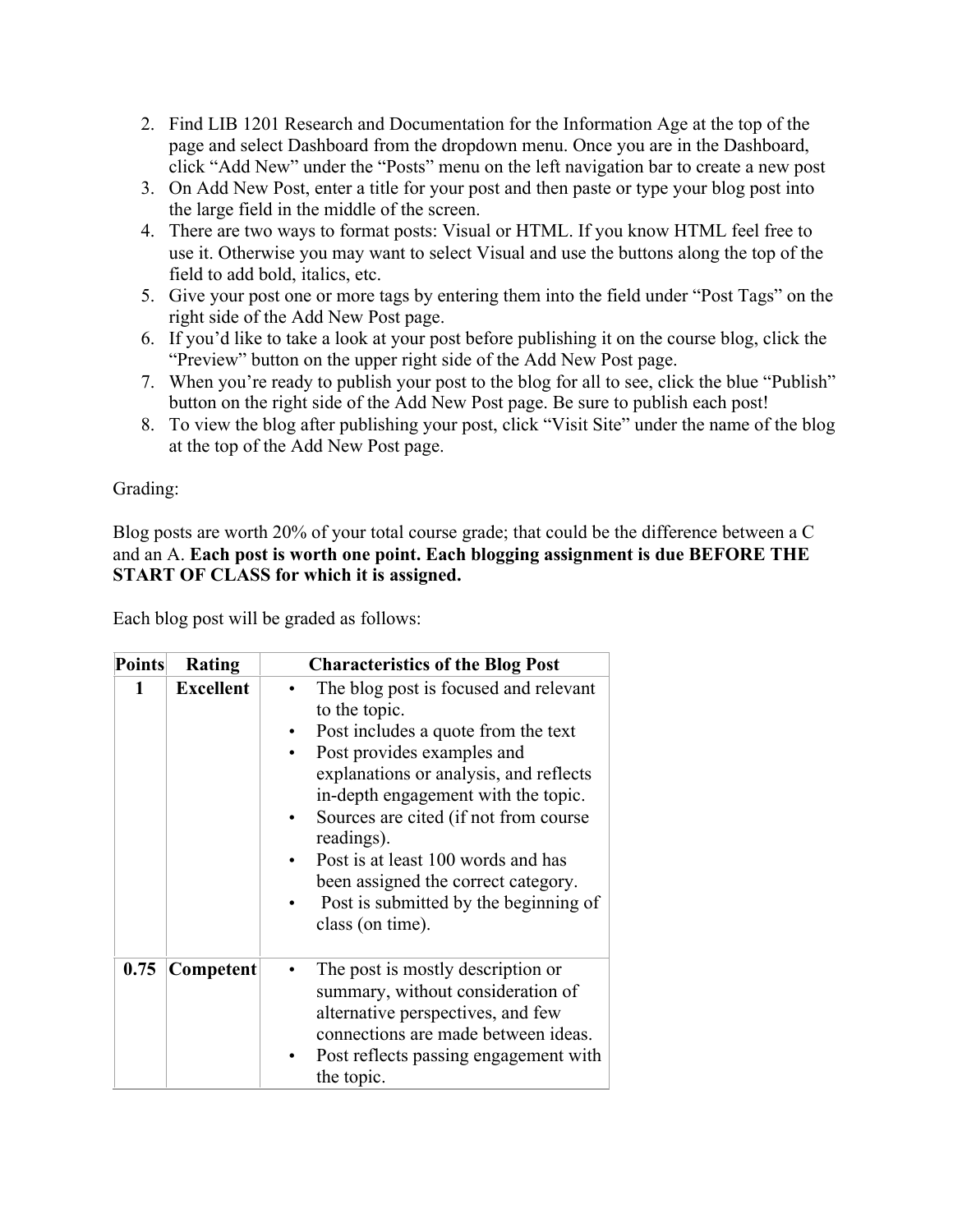|    |                  | Sources (if not from course readings)<br>are not cited.<br>Post is at least 100 words, but has not<br>been given any tags.                                                                                                                                                                                                       |
|----|------------------|----------------------------------------------------------------------------------------------------------------------------------------------------------------------------------------------------------------------------------------------------------------------------------------------------------------------------------|
| .5 | <b>Attempted</b> | The blog post consists of one.<br>$\circ$<br>or two disconnected sentences,<br>The post does not demonstrate<br>$\circ$<br>knowledge of the reading<br>Post is less than 100 words and<br>$\Omega$<br>has not been categorized.<br>Post is submitted after the<br>$\circ$<br>beginning of class, but less<br>than 48 hours late. |
| 0  | Insufficient     | No post was written for the<br>assignment.<br>Post is submitted more than 48 hours<br>after beginning of the class for which<br>it was assigned.                                                                                                                                                                                 |

**Research Project 40%:** The research project is comprised of a Topic selection and proposal 10% , Annotated Bibliography 10%, and Research Paper 20%. Details and guidelines for each component of the assignment will be posted on the course website and discussed in class. Please follow the detailed description for your research project:

# **Research Project Assignment Details**

The purpose of the paper is to provide the reader with a view of ideas and evidence that lead to a coherent understanding of a problem or issue that has been selected for your topic. The paper should explain the main problem/issue and why it is important. Your goal is to offer a critical interpretation of primary and secondary sources throughout the paper, these sources should be selected for their relevance and authority, and ultimately, support your analysis of the topic. It should compare and evaluate this research and ideas to arrive at a conclusion or solution as well as describe future directions or implications.

Length: 1500-2000 words of text and a references page

Introduction – focused research question or statement, introduction to the issue, the issue's importance and background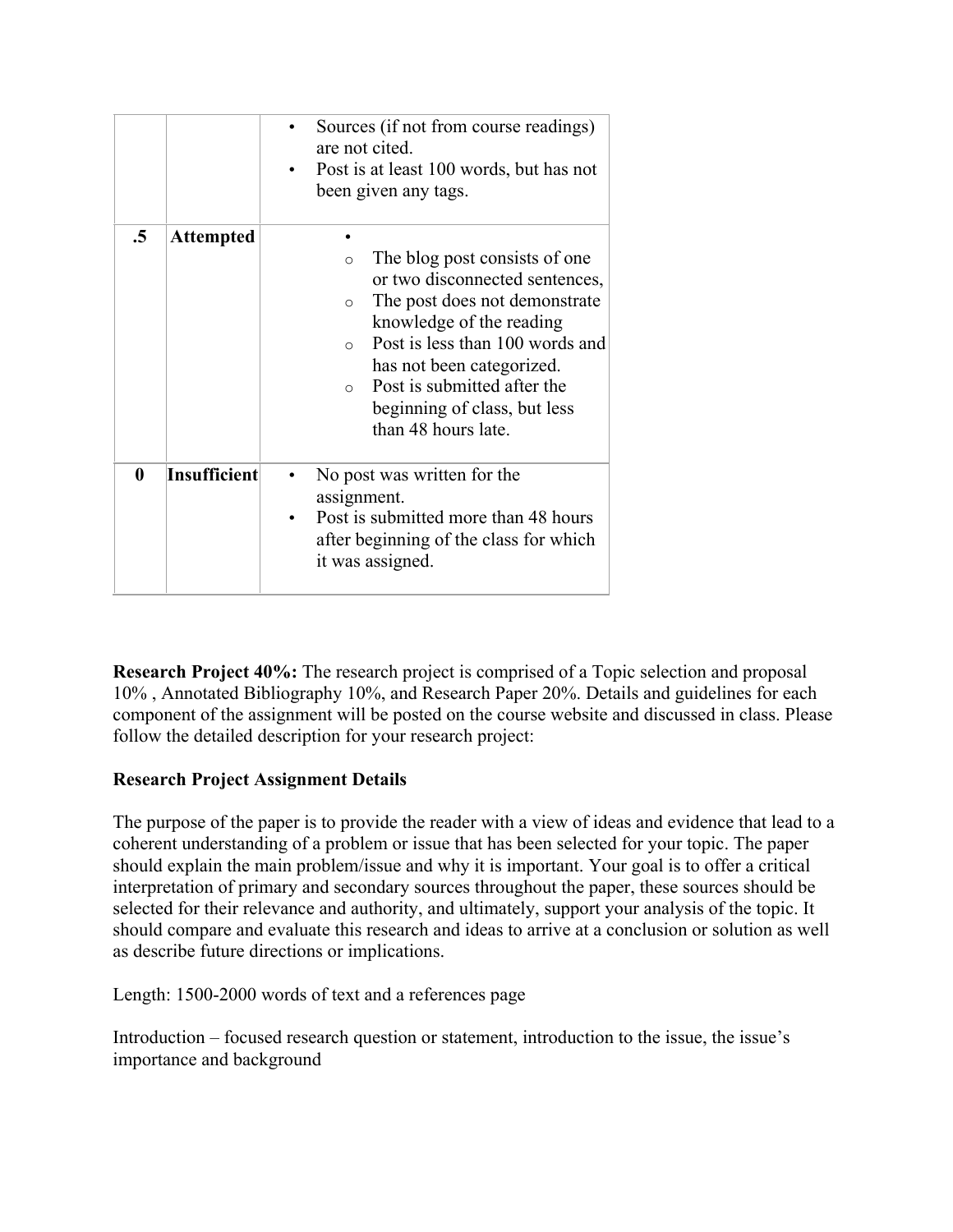Body –explain the different subjects that comprise the problem/issue through presenting existing research results, facts and/or statistics (evidence) and expert views that provide an understanding/solution in your analysis of problem or issue

Conclusion- summarize your conclusions within the context of your research question

References – Include a minimum of 5 sources, at least 2 peer reviewed articles from scholarly sources and at least 1 book. Sources must be cited in MLA style

This multi-part research project is worth 40% of your total grade for the course. Specific assignment guidelines for each project component are outlined below.

## **Components of Assignment**

Research Topic Proposal & Process (10%) –

Annotated Bibliography (10%) –

Research Paper Draft (10%) –

Research Paper Final (10%) –

## **Research Topic Proposal**

## **Help selecting topics and Forming a Research Question:**

You will be spending many hours researching your topic, please select a topic that interest you.

Develop a list of questions about the topic.

- Ask yourself questions that can answer what, where, why, how, and when?
- Avoid asking questions that can be easily answered with a yes and/or no.

Choose topics from our lectures e.g. data visualization, digital privacy, open access, digital formats, social media, electronic books, digital humanities, census data online, data curation, taxonomies, cloud literacy, media literacy etc.

Choose topics from current events that are relevant to the course lectures e.g. measles, genetically modified foods, fake news, anorexia, hurricanes etc.

You may use library databases like Opposing Viewpoint -Tool finder.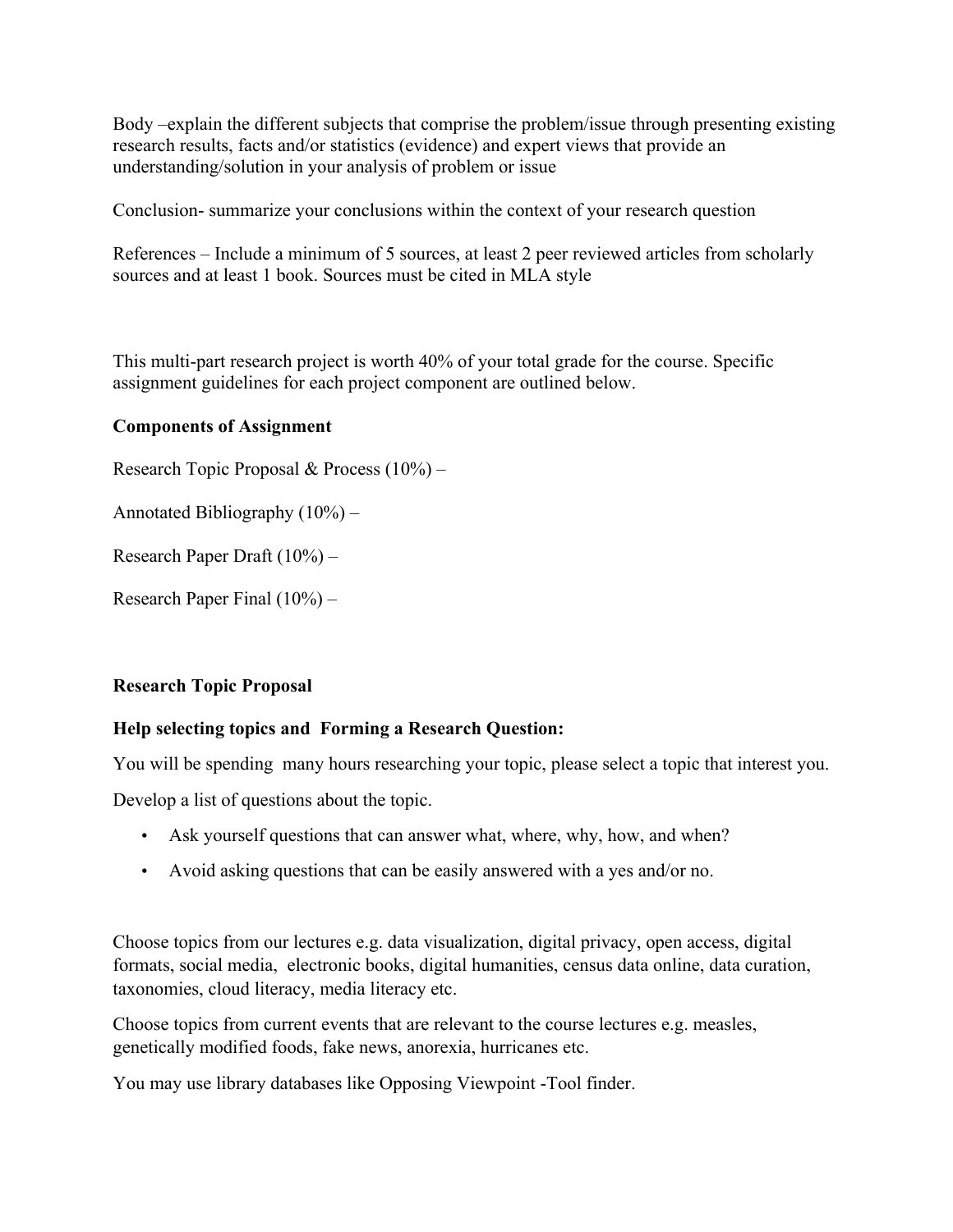A concept map tool will be posted on the course site.

**Topics that are too Broad:** please be careful not to select topics that are too broad, because you will find it overwhelming. You fill find it useful to focus your research.

**Broad**: Eating disorders  $-$  > Focused topic: Anorexia -- What relationship does the images in women magazines have on anorexia sufferers?

How can data visualization be used as a technology tool to track recent measles out breaks?

How can new initiatives in digital humanities that utilize digital technologies radically changed the ways in which materials can be searched? **(Consider adding specificities e.g. old English words in gothic novels)**

**Topics that are too narrow or too vague**: will present problems. You may not be able to find enough sources for your research paper to support your claims.

**Narrow:** The Daily Current and fake news --> Expanded topic: How media literacy can help students discern make news?

**Narrow**: Facebook --> **Broader Term**: Social Media

In your paper I will ask you to use a variety of different sources on your topic, including:

- primary sources
- internet sources
- scholarly sources

It's best if you choose a topic that is discussed in both academic and popular sources

**Step 2:** Write a proposal presenting your paper topic. Your proposal *must* include:

- a clearly stated research topic
- your research question
- a brief description of your topic and cite the source of your background research to learn about the topic
- •
- **Proposal Format:**

Your proposal must be *at least* 100 words and include a topic, question, description, 3-5 keywords, list of possible resources. **Your proposal should by typed and submitted via the blog**

**Step 3 – Final research question** should be posted to the course blog.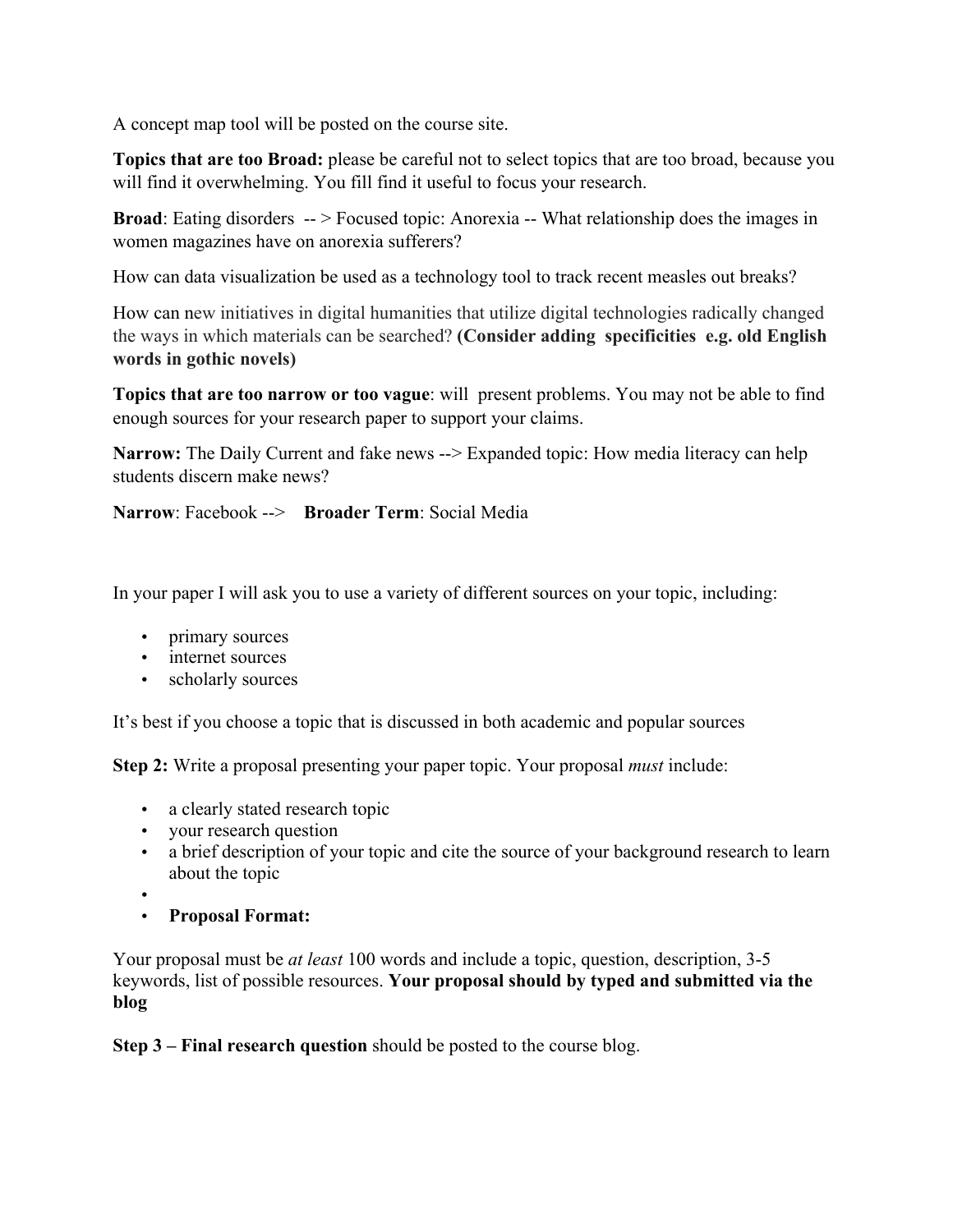**Online documentation project 10%:** In small groups assigned by the professor, students will build an online resource and collaboratively document their process. This is a group project – you will be working with your classmates on both the documentation project and the class presentation. *All* students in your group will receive the same grade on the resource guide. You will be graded individually on your presentation

For your project your group will:

- 1. Choose an issue/topic you will create a Ted Talk style presentation and visual guide to help people understand this topic
- 2. Establish a site on the OpenLab to host your project
- 3. Research the issue/topic
- 4. Write a proposal for your research project minimum one paragraph describing background and what your project will accomplish
- 5. Document your research process on a group blog
- 6. Publish your proposal and documentation on the OpenLab
- 7. Present your guide describing the creation process and what it offers people
- 8. Evaluate your work on this project and the work of the other students in your group

Choose a topic – you will be creating a research guide for this topic and documenting the process of creating this guide.

Research the topic- how have others studied this topic? Break the research process for this topic down into its most basic steps.

• Create an information resource: – it can be, an app type of website or newsletter type of document that will guide a user to understand the topic and finding resources on it.

Similar to a research tool, an information resource that you prototype can be based on information resources that we discussed in class and which you are already familiar with, such as newspapers, TV or radio stations, or even zines. If you could create an information resource of value for students and others in the college community, what would it be?

## • **Presentations**

- You will be working with your classmates on your presentation. *All* students in your group will receive the same grade on the presentation.
- Presentations will be 5-7-minutes long, followed by time for questions from the rest of the class.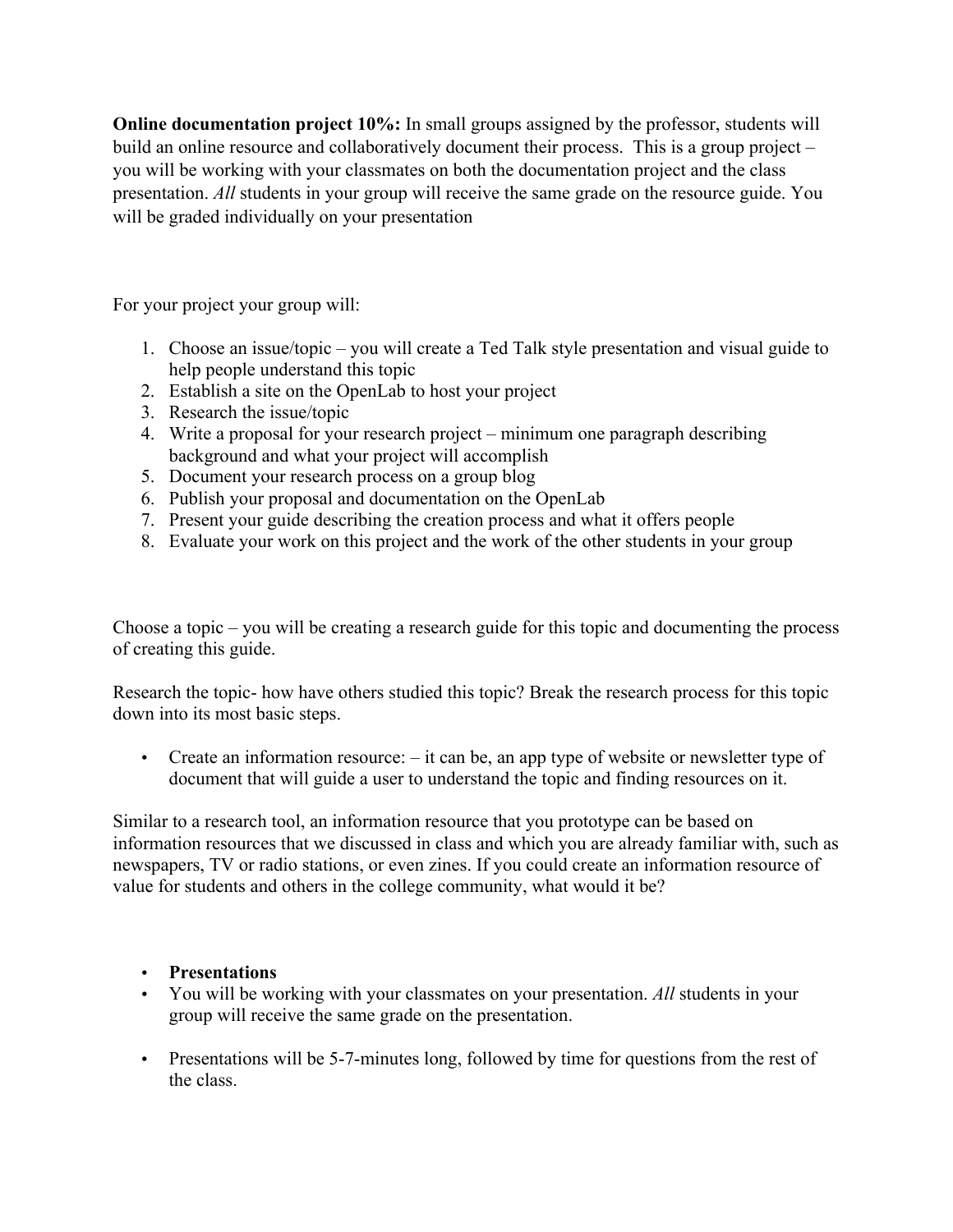- Your presentation will present your online documentation project to the class. Your presentation must:
- 1. Discuss **why the topic is one that should be understood and who will benefit from it**
- 2. Present a TedTalk style guide to understanding an issue/topic
- 3. Review your resource guide
- 4. Include *at least* 4 images, audio and/or video.
- 5. Cite all sources, including images, using MLA Style on a references page. .
- *All* students in your group must deliver the presentation. Be sure that everyone has roughly the same amount of time to speak.
- You can use presentation software to deliver your presentation, or create a multipage website using openlab. Powerpoint is one option; others are Google Docs Presentations (http://docs.google.com) and Prezi (http://prezi.com/) [both require internet access]. Let me know if there's another you'd like to use.
- Process example \_ https://openlab.citytech.cuny.edu/goalguide/

**Group discussion forum 15%:** Each student group will give a 5-10-minute class presentation describing their topic and the class will engage in a discussion forum utilizing the online resource that they use as a reference and to present facts and information to back up their narrative.

Full details and requirements for each assignment will be discussed in class and posted on the course blog.

## **Course Policies**

Contacting the professor: Please speak with me if there is anything you find unclear about the readings or assignments, or if you have concerns about your work in the course. Email is the best way to contact me – I will respond within 48 hours (and usually sooner).

**Attendance**: You are expected to attend every class during the course. The City Tech attendance policy allows a student to be absent during the semester without penalty for up to 3 class sessions. Additional absences may lower your grade in this course.

**Lateness**: Please be on time for class. Late students may miss important course material and can be disruptive to the rest of the class. Excessive lateness will lower your grade in this course.

**Deadlines**: All assignments are due on the dates listed in the Course Schedule below. Failure to submit work on time will result in a lower grade for the assignment. If the professor is notified in advance, late work will be accepted less 5 points per day after deadline. Work will not be accepted after 2 days.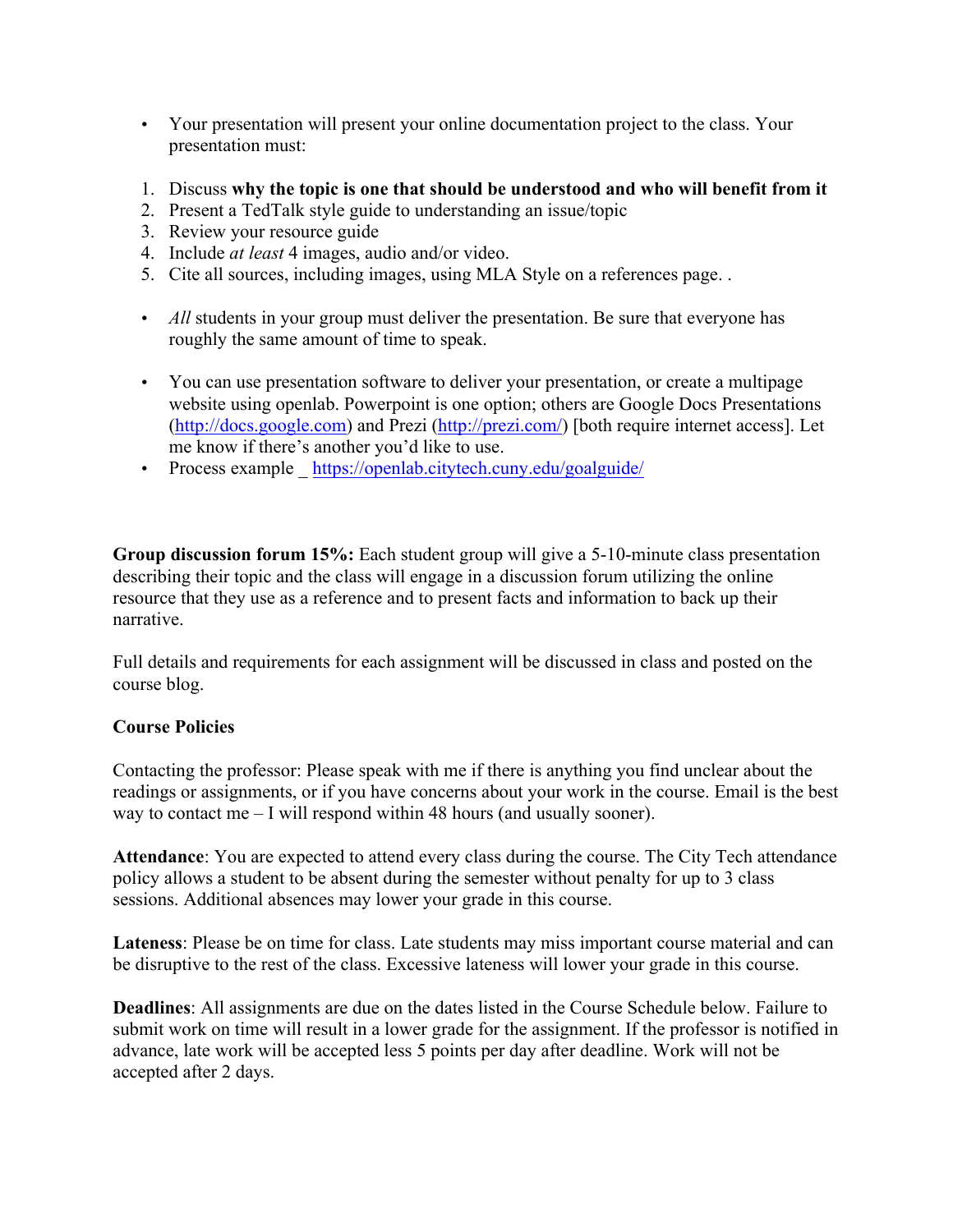**Etiquette**: Please be respectful of the opinions of others during class discussions and blog interactions. Please silence your cellphone during class, and do not text or IM unless requested to by the professor. Eating is not permitted in the library's flexible teaching space, but you may bring a drink with a lid.

**Plagiarism**: All assignments and work in this course **must** be your own, and you **must** give proper credit to any information or ideas that are the work of others. No credit will be given for plagiarized work. Please familiarize yourself with the college policy on plagiarism:

*NYCCT Statement on Academic Integrity: Students and all others who work with information, ideas, texts, images, music, inventions, and other intellectual property owe their audience and sources accuracy and honesty in using, crediting, and citing sources. As a community of intellectual and professional workers, the College recognizes its responsibility for providing instruction in information literacy and academic integrity, offering models of good practice, and responding vigilantly and appropriately to infractions of academic integrity. Accordingly, academic dishonesty is prohibited in The City University of New York and at New York City College of Technology and is punishable by penalties, including failing grades, suspension, and expulsion.*

Further information (including penalties for plagiarism at City Tech) can be found in the Student Handbook: http://www.citytech.cuny.edu/files/students/handbook.pdf

Additional Resources for Students:

The College Learning Centers offer tutoring and writing support in 2 locations: Atrium G18 and Voorhees 217. For more information: http://websupport2.citytech.cuny.edu/learningcenters/

For help with accessing the campus wifi network, or for information on computer labs for students, visit the CIS Help Desk, located in the Welcome Center on the Atrium ground floor.

Readings are all due prior to class time on the day that they are listed under. Be prepared to discuss the readings in class.

**Syllabus – due to the current content of the course, this is a living document that may change over the span of the semester. Please check the assignment each week before completing them.**

**Class 1** – Characteristics of Information – Introduction to Information

## **Class 2 Information History**

Readings: Badke, William B "Welcome to the Information Fog," . Research Strategies: Finding Your Way Through the Information Fog. 4th ed. Bloomington, IN: IUniverse, Inc, 2011. https://drive.google.com/open?id=0B33C3CjD2mm6OGZfUlRmT1YxMDA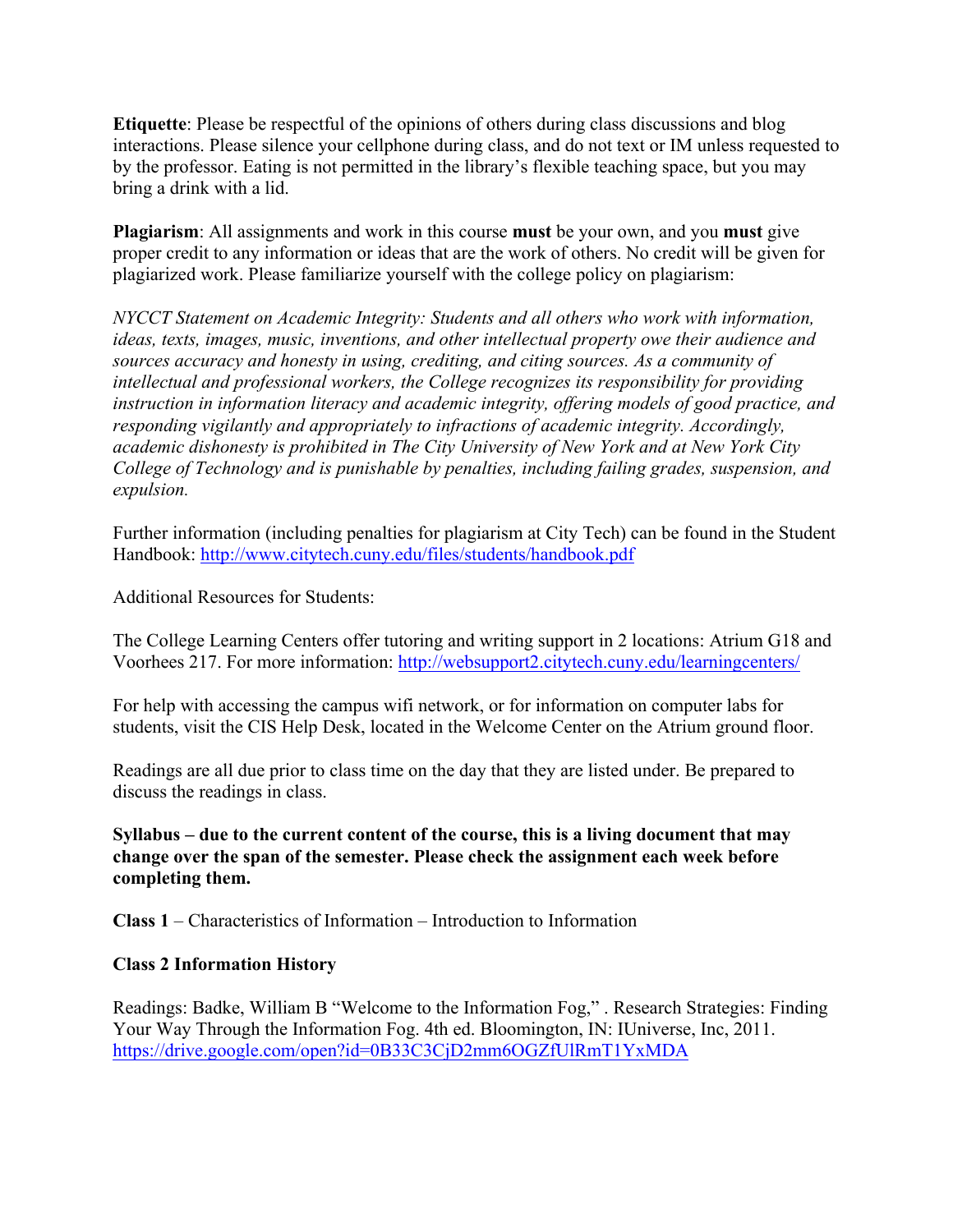"The future of the book." The Economist, The Economist Newspaper, 8 Oct. 2014, http://www.economist.com/news/essays/21623373-which-something-old-and-powerfulencountered-vault. (text link) https://docs.google.com/document/d/1ffgdBuvDx\_9uFngxHYEtYtuQCuAHq5KOHkzxXLPzOI/edit?usp=sharing

Assignment 1: Blog post – Discuss what the author means by "critical thinking" how do you use critical thinking in acquiring information in school, keeping up with current affairs, at work, at home. After reading "The Future of the book" consider reading, what might critical reading be? Does the method of publication factor in how evaluate the information that you are reading?

# **Class 3**

Mahler, Jonathan. "Two Maxims at Odds: Tell a Story, Tell the Truth." The New York Times, The New York Times, 22 Mar. 2015, http://www.nytimes.com/2015/03/23/business/media/twomaxims-at-odds-tell-a-story-tell-the-truth.html.

Jabr, Ferris. "The Reading Brain in the Digital Age: The Science of Paper versus Screens." Scientific American, Scientific American, 11 Apr. 2013, http://www.scientificamerican.com/article/reading-paper-screens/

# **Class 4 -The Internet**

Castells, M. (2001). Lessons from the History of the Internet. In The Internet Galaxy: Reflections on the Internet, Business, and Society (pp. 8-35). Oxford, UK: Oxford UP. https://drive.google.com/file/d/1Sd3D2Lulbm2MV-0F3RlDoYAZcu0zJjci/view?usp=sharing

## **Class 5**

Lih, Andrew. "Wikipedia just turned 15 years old. Will it survive 15 more?" The Washington Post, WP Company, 15 Jan. 2016, http://www.washingtonpost.com/news/theintersect/wp/2016/01/15/wikipedia-just-turned-15-years-old-will-it-survive-15 more/?utm\_term=.cdf5798578ea.

Assignment 2: Blog Post: Is wikipedia still relevant? Research who is posting to wikipedia, post to the blog your findings and weigh in on the credibility of wikipedia as a source of information in light of the authors and editors.

## **Class 6**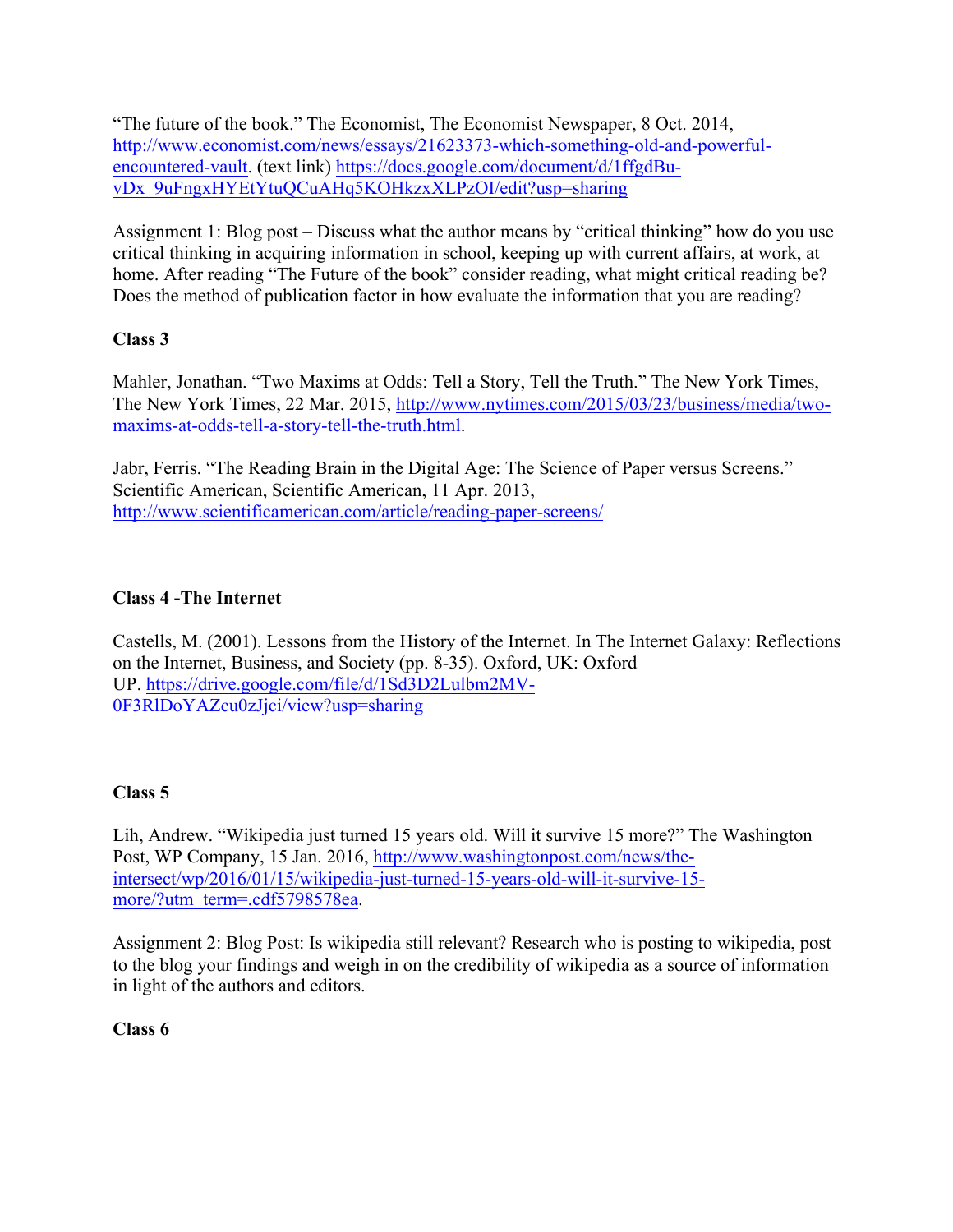Reading: Review the full guide- "A Guide to Online Research." Digital Literacy Resource – A Guide To Doing Research Online, Cornell University, https://digitalliteracy.cornell.edu/tutorial/dpl3000.html

# **Class 7**

Gumberg Library Research Guides. (2018). Reading for Research: Overview. http://guides.library.duq.edu/readingforResearch

blogShirky, Clay. "Clay Shirky's Writings About the Internet." Shirky: Ontology is Overrated — Categories, Links, and Tags, http://shirky.com/writings/herecomeseverybody/ontology\_overrated.html.

Assignment: Research Topic Proposal: Post 5 possible research paper topics to the course blog page Assignment 3: Blog post on reading: How do we utilize ontologies to identify information and make decisions? Reference the readings in your response.

Assignment: Research Topic Proposal: Post 5 possible research paper topics to the course blog page

# **Class 8 – Research Search Strategies – 2/25/19**

Reading: Review – Harpring, Patricia. "Introduction to Controlled Vocabularies (Getty Research Institute)." Understanding Formal Analysis, J. Paul Getty Museum, Los Angeles, 2010, http://www.getty.edu/research/publications/electronic\_publications/intro\_controlled\_vocab/what. html.

## **Class 9 – 2/27/19**

Research Search Strategies

Library Guides: Information Literacy Tutorial: Module 4. Searching a Database. Delaware County Community College Library. http://libguides.dccc.edu/c.php?g=386828&p=2624489

Assignment 4: Blog Post- Consider your familiarity with the concept of controlled vocabularies or taxonomies, how have you used controlled vocabularies in your information searches? Consider trying to locate a work of art from a specific period on a specific subject how might that search be structured? How might this search principal be applied outside of academic or art research?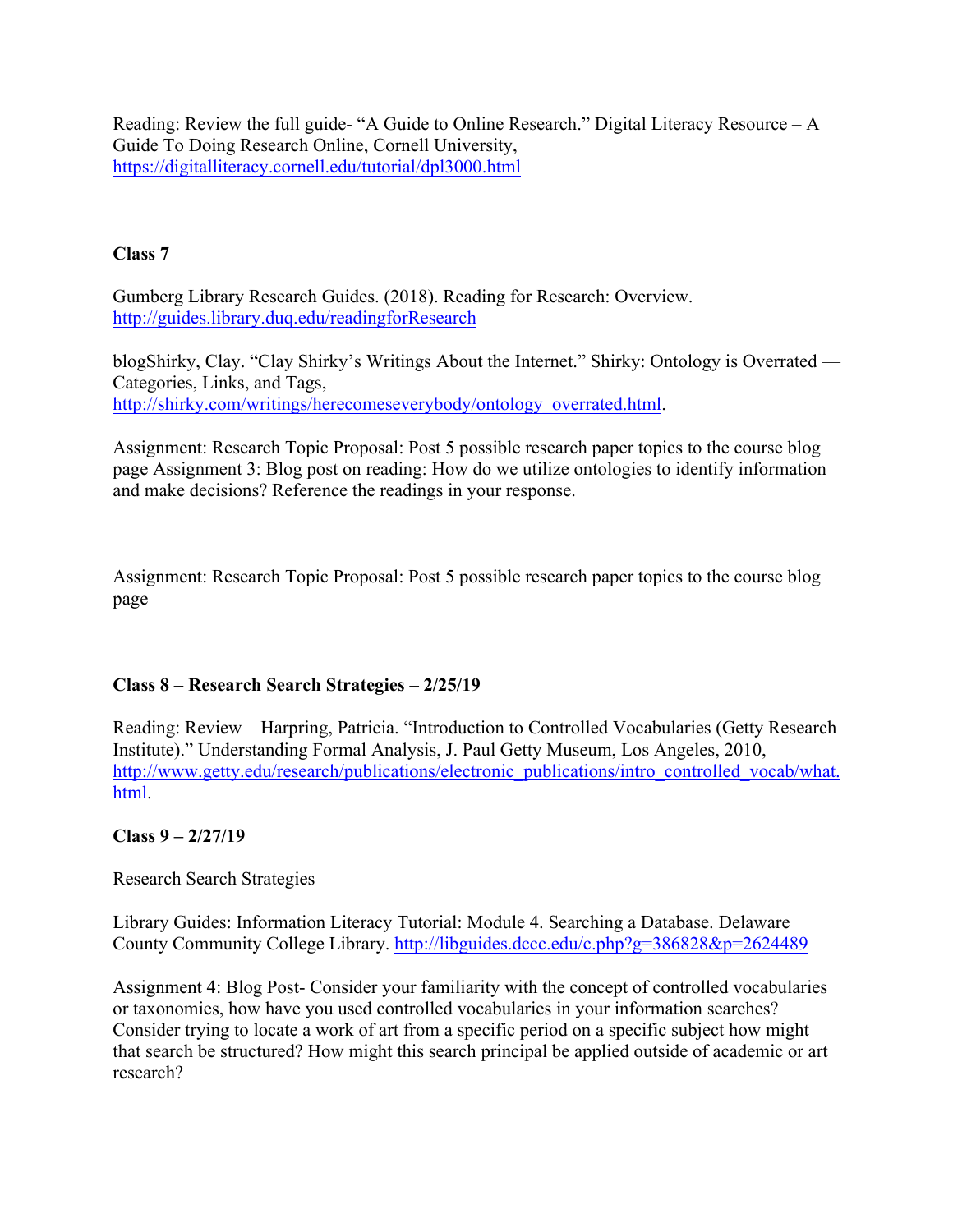## **Class 10 Issues in Information — No Classes due to weather. Assignment is due as scheduled. – class held 3/6**

Uberti, David. "The real history of fake news," The Columbia Journalism Review. December 2016. https://www.cjr.org/special\_report/fake\_news\_history.php

Assignment 5: Based on the authors definition and description of fake news, write a blog post considering how the label fake news is being used currently, how it affects you and your peers and who is publishing fake news? Has it evolved from the original meaning?

## **Class 11 – Monday 3/11**

Readings: Duggan, Maeve, and Aaron Smith. "The Political Environment on Social Media." Pew Research Center: Internet, Science & Tech, 25 Oct. 2016, http://www.pewinternet.org/2016/10/25/the-political-environment-on-social-media

Ronson, Jon. "How One Stupid Tweet Blew Up Justine Sacco's Life." The New York Times, The New York Times, 12 Feb. 2015, http://www.nytimes.com/2015/02/15/magazine/how-onestupid-tweet-ruined-justine-saccos-life.html

Assignment 6: After reading both social media articles consider, what role does social media play in your life? What does it mean to use social media for civic engagement, for promotion, for communication? Are these uses of social media good for society?

# **Class 12 -Intellectual property – Wed 3/13**

Reading "Critically Analyzing Information Sources." Olin and Uris Libraries, Cornell University , http://olinuris.library.cornell.edu/content/critically-analyzing-information-sources.

RESEARCH PROJECT ASSIGNMENT: Post to the course blog your research question and a paragraph introducing and discussing the topic, giving an overview to the reader and explaining why it is an issue worth investigating. Must include:

- 1. An overall description of the subject of the paper
- 2. A thesis statement
- 3. A summary of the essay's main points.

Assignment 7: Be prepared to post to the blog the class group at the start of class, the assignment from Monday 3/11 and continue the assignment in class. Each group member should have at least one point of evidence to strengthen the argument in favor or against the issue.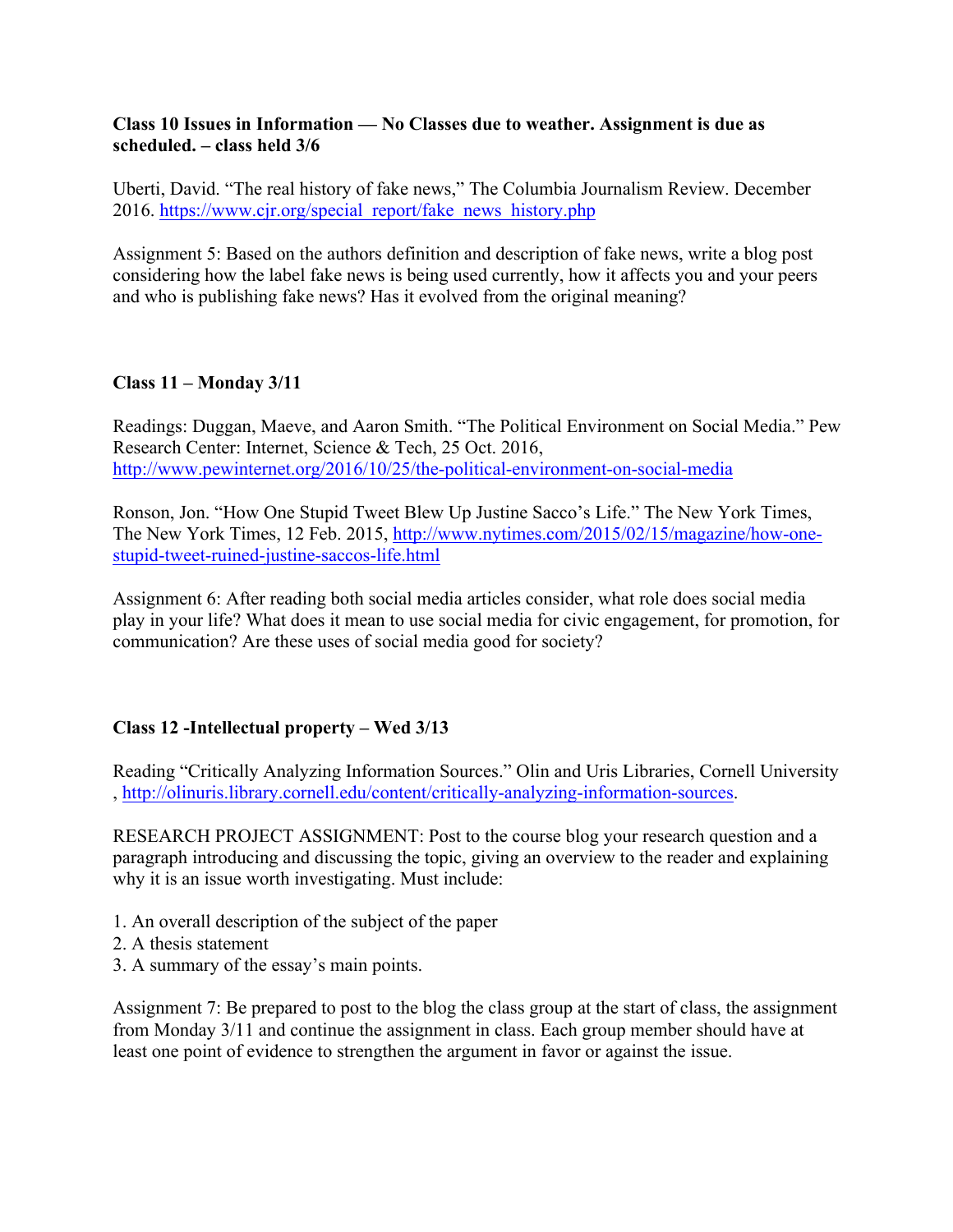## **Class 13 – Monday – 3/18**

Viewing: Grey, CGP. "Copyright: Forever Less One Day." YouTube, YouTube, 23 Aug. 2011, https://www.youtube.com/watch?v=tk862BbjWx4.

Reading: Isserman, Maurice. "Plagiarism: A Lie of the Mind." Chronicle.com, The Chronicle of Higher Education, 2 May 2003, http://www.chronicle.com/article/Plagiarism-a-Lie-of-the-Mind/23609.

Reading- Review creating citations on OWL MLA Style "Writing an Annotated Bibliography." Library Home, Skidmore College. http://lib.skidmore.edu/library/index.php/writing-anannotated-bibliography

Assignment 8: Blog post – Does copyright protection promote the creative process? Is it possible that it can stifle the creative or educational process? Explain.

## **Class 14– Information overload – Wed 3/20**

Wright, Alex. Glut: mastering information through the ages. Cornell University Press, 2008. Pp 22-38 (eBook)

## **Class 15 – Monday 3/25**

Forbes – Information overloads 2300 year history https://hbr.org/2011/03/information-overloads-2300-yea.html

Assignment 9: Blog post – Find an additional article on information overload. Respond to the question: Why is information overload a problem, how does this issue impact the quality of information people identify and their critical thinking process?

## **Class 16 – Wed 3/27**

"Writing an Annotated Bibliography." Library Home, Skidmore College. https://lib.skidmore.edu/library/index.php/writing-an-annotated-bibliography

Reading: "Drawing Relationships." YouTube, UNC Writing Center, 25 Apr. 2012, https://www.youtube.com/watch?v=\_kyndGGb7ic

## **Class 17 – Writing a research Paper – Monday April 1**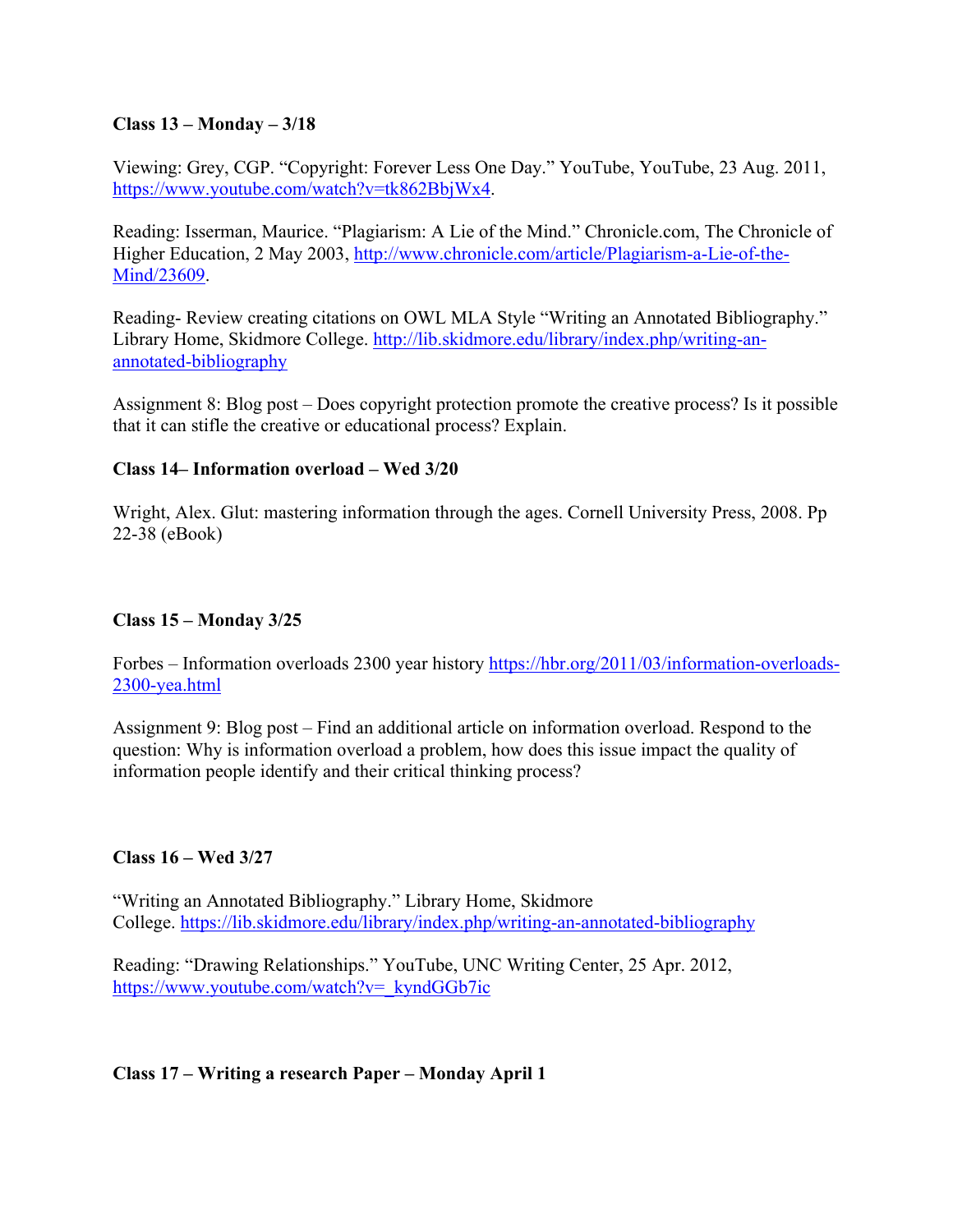Meszaros, M. (2010). Who's in Charge Here? Authority, Authoritativeness, and the Undergraduate Researcher. Communications in Information Literacy, 4 (1). Use google to find this article

Assignment 10: What does Meszaros refer to when she discusses authority? Identify an example of the authority crisis that she references from the news, how does this concept apply to the case you have found?

## **Class 18 – Wednesday April 3**

## **Annotated Bibliography Due by end of day – 11:59 PM**

## **Class 19 -Privacy – Monday April 8**

Reading: Conn, Ariel. "Can We Ensure Privacy in the Era of Big Data?" Future of Life Institute, The Future of Life, 5 June 2018, http://futureoflife.org/2017/02/10/can-ensure-privacy-era-bigdata/?cn-reloaded=1.

Scott, M. Zuckerberg: Facebook will apply EU data privacy standards globally. Politico. Available at: https://www.politico.eu/article/zuckerberg-facebook-eu-data-will-apply-privacystandards-globally/

Assignment 11: Blog post: What are 5 different types of privacies that we may have or may not have when we use the internet? How does internet privacy impact us (reference an outside article)? Do you personally value keeping your information private?

## **Class 20 – Wednesday April 10**

Readings: Tufte, Edward. Visual and Statistical Thinking, Graphics Press LLC, 2003. http://www.cs.cofc.edu/~bowring/classes/csci%20392/docs/Tufte.PDF pages 5-15

"Writing Outlines." Writing Tutorial Services, University of Indiana, Bloomington. https://wts.indiana.edu/writing-guides/using-outlines.html

Assignment 11: Write blog post discussing how the cholera problem may have been addressed in the information age, would the epidemic been identified more quickly, less, could an outbreak happen in the information age?

## **Class 21 – Monday April 15**

"Future – Garry Kasparov: Why the World Should Embrace AI." BBC News, BBC, 16 June 2017, http://www.bbc.com/future/story/20170616-garry-kasparov-why-the-world-shouldembrace-ai.